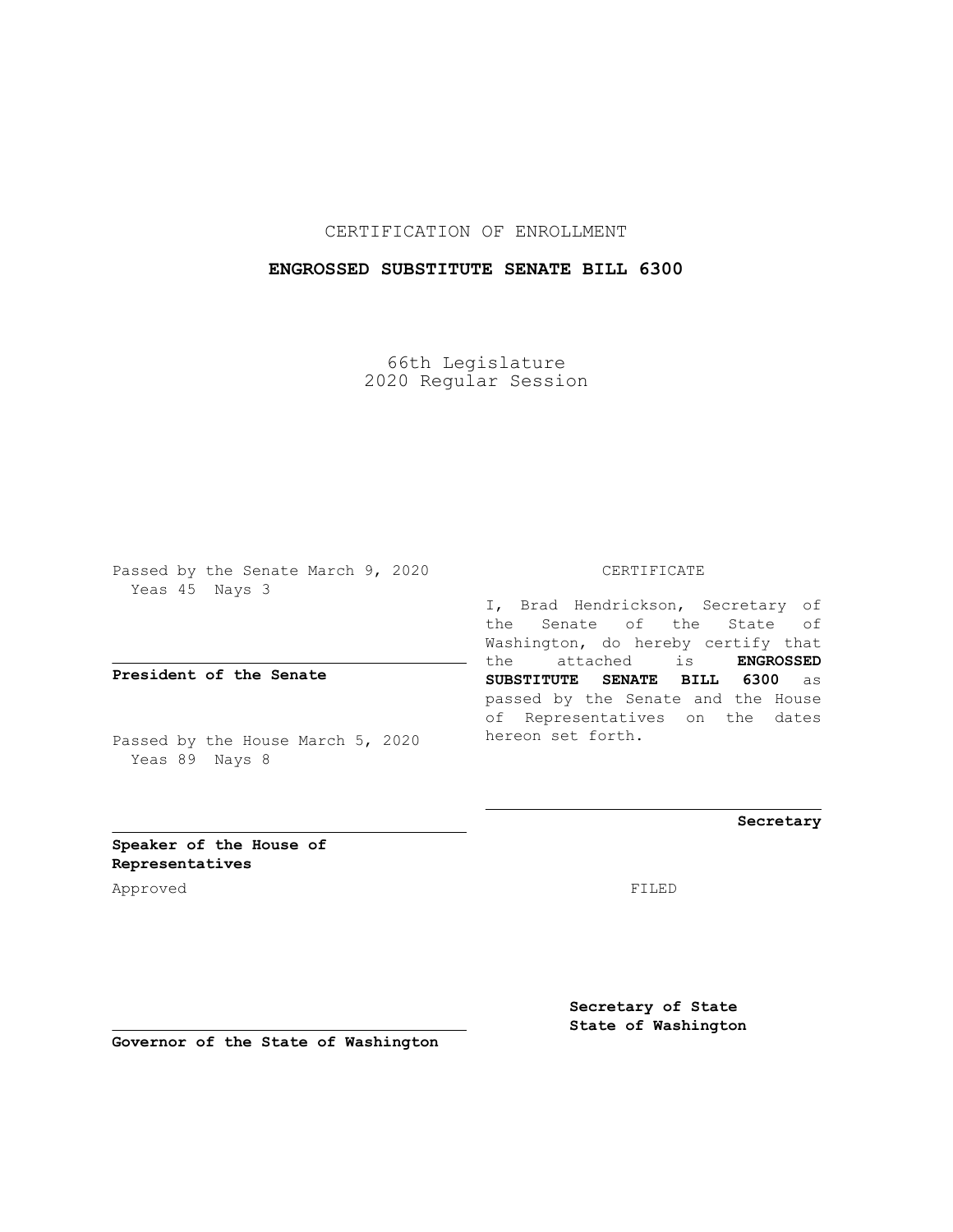### **ENGROSSED SUBSTITUTE SENATE BILL 6300**

AS AMENDED BY THE HOUSE

Passed Legislature - 2020 Regular Session

# **State of Washington 66th Legislature 2020 Regular Session**

**By** Senate Law & Justice (originally sponsored by Senators Rivers, Pedersen, Zeiger, Kuderer, Frockt, and Lovelett)

READ FIRST TIME 01/31/20.

 AN ACT Relating to animal welfare; amending RCW 16.08.100, 16.52.011, 16.52.085, 16.52.095, 16.52.200, 16.52.205, 16.52.207, 16.54.020, and 16.54.030; repealing RCW 16.08.030, 16.52.110, and 4 16.52.165; and prescribing penalties.

BE IT ENACTED BY THE LEGISLATURE OF THE STATE OF WASHINGTON:

 **Sec. 1.** RCW 16.08.100 and 2002 c 244 s 3 are each amended to 7 read as follows:

 (1) Any dangerous dog shall be immediately confiscated by an animal control authority if the: (a) Dog is not validly registered under RCW 16.08.080; (b) owner does not secure the liability insurance coverage required under RCW 16.08.080; (c) dog is not maintained in the proper enclosure; or (d) dog is outside of the 13 dwelling of the owner, or outside of the proper enclosure and not under physical restraint of the responsible person. The owner must pay the costs of confinement and control. The animal control authority must serve notice upon the dog owner in person or by regular and certified mail, return receipt requested, specifying the reason for the confiscation of the dangerous dog, that the owner is responsible for payment of the costs of confinement and control, and that the dog will be destroyed in an expeditious and humane manner if the deficiencies for which the dog was confiscated are not corrected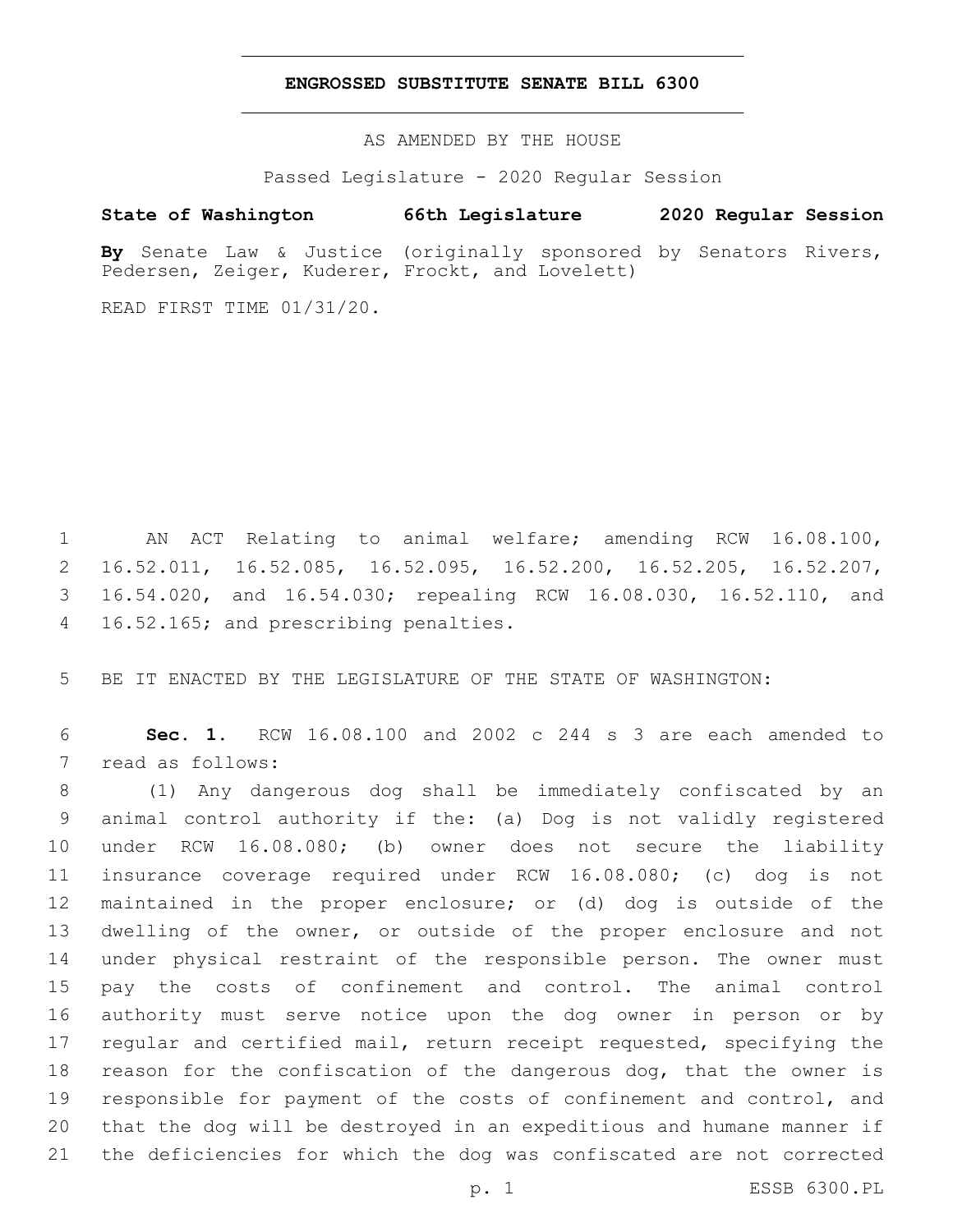within twenty days. The animal control authority shall destroy the confiscated dangerous dog in an expeditious and humane manner if any deficiencies required by this subsection are not corrected within twenty days of notification. In addition, the owner shall be guilty of a gross misdemeanor punishable in accordance with RCW 9A.20.021.

 (2) If a dangerous dog of an owner with a prior conviction under this chapter attacks or bites a person or another domestic animal, the dog's owner is guilty of a class C felony, punishable in accordance with RCW 9A.20.021. It is an affirmative defense that the defendant must prove by a preponderance of the evidence that he or she was in compliance with the requirements for ownership of a dangerous dog pursuant to this chapter and the person or domestic animal attacked or bitten by the defendant's dog trespassed on the defendant's real or personal property or provoked the defendant's dog without justification or excuse. In addition, the dangerous dog shall be immediately confiscated by an animal control authority, placed in quarantine for the proper length of time, and thereafter destroyed in 18 an expeditious and humane manner.

 (3) The owner of any dog that aggressively attacks and causes severe injury or death of any human, whether or not the dog has previously been declared potentially dangerous or dangerous, shall, upon conviction, be guilty of a class C felony punishable in accordance with RCW 9A.20.021. It is an affirmative defense that the defendant must prove by a preponderance of the evidence that the human severely injured or killed by the defendant's dog: (a) Trespassed on the defendant's real or personal property which was enclosed by fencing suitable to prevent the entry of young children and designed to prevent the dog from escaping and marked with clearly visible signs warning people, including children, not to trespass and to beware of dog; or (b) provoked the defendant's dog without justification or excuse on the defendant's real or personal property which was enclosed by fencing suitable to prevent the entry of young children and designed to prevent the dog from escaping and marked with clearly visible signs warning people, including children, not to trespass and to beware of dog. In such a prosecution, the state has the burden of showing that the owner of the dog either knew or should have known that the dog was potentially dangerous as defined in this chapter. The state may not meet its burden of proof that the owner should have known the dog was potentially dangerous solely by showing the dog to be a particular breed or breeds. In addition, the dog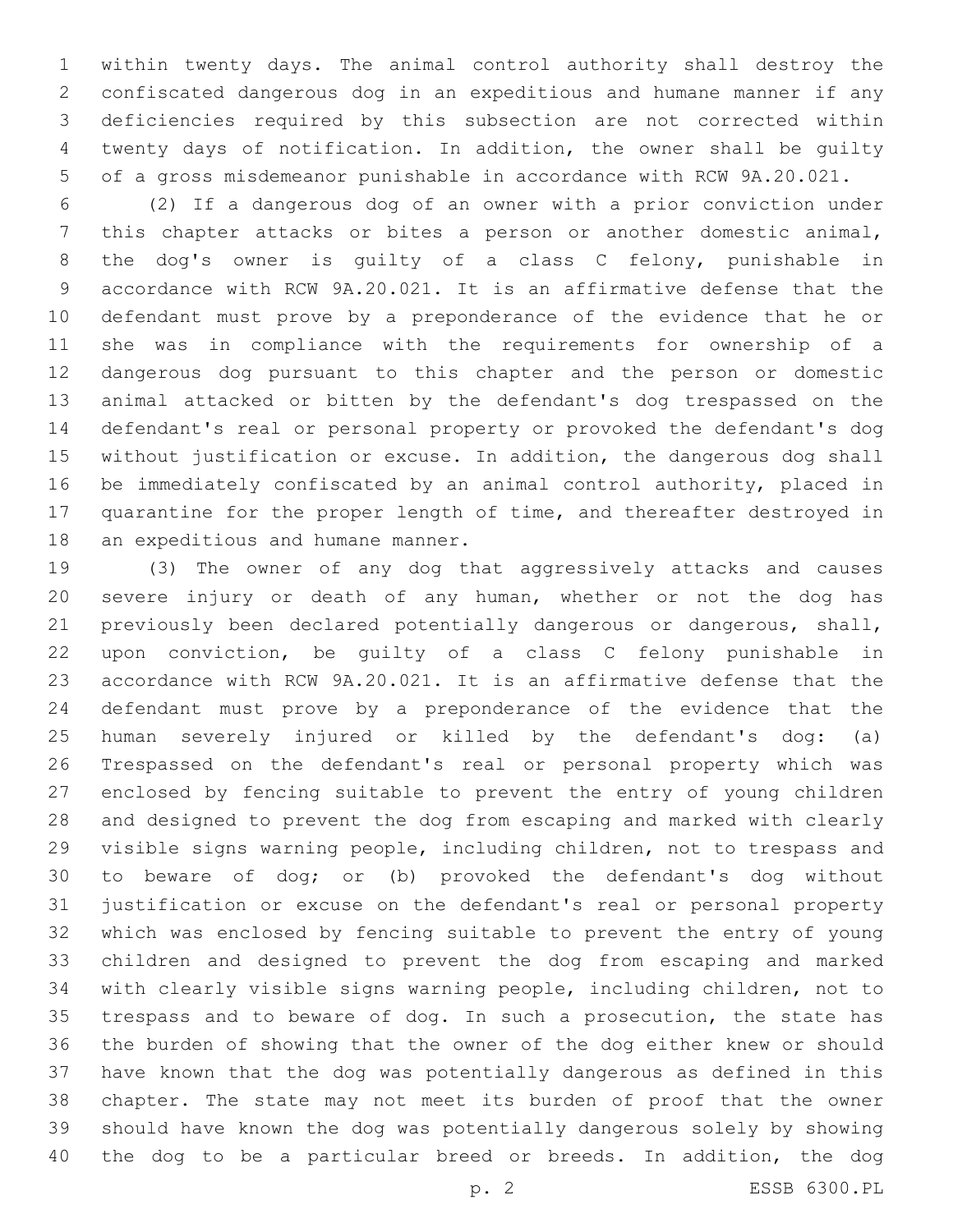shall be immediately confiscated by an animal control authority, quarantined, and upon conviction of the owner destroyed in an 3 expeditious and humane manner.

 (((4) Any person entering a dog in a dog fight is guilty of a class C felony punishable in accordance with RCW 9A.20.021.))

 **Sec. 2.** RCW 16.52.011 and 2019 c 174 s 3 are each amended to 7 read as follows:

 (1) Principles of liability as defined in chapter 9A.08 RCW apply 9 to this chapter.

 (2) The definitions in this section apply throughout this chapter 11 unless the context clearly requires otherwise.

 (a) "Abandons" means the knowing or reckless desertion of an animal by its owner, or by a person who has taken control, custody, or possession of an animal that was involved in animal fighting as described in RCW 16.52.117, or the causing of the animal to be deserted by its owner, in any place, without making provisions for 17 the animal's adequate care.

 (b) "Animal" means any nonhuman mammal, bird, reptile, or 19 amphibian.

 (c) "Animal care and control agency" means any city or county animal control agency or authority authorized to enforce city or county municipal ordinances regulating the care, control, licensing, 23 or treatment of animals within the city or county, and any corporation organized under RCW 16.52.020 that contracts with a city or county to enforce the city or county ordinances governing animal 26 care and control.

 (d) "Animal control officer" means any individual employed, contracted, or appointed pursuant to RCW 16.52.025 by an animal care and control agency or humane society to aid in the enforcement of ordinances or laws regulating the care and control of animals. For purposes of this chapter, the term "animal control officer" shall be interpreted to include "humane officer" as defined in (h) of this 33 subsection and RCW 16.52.025.

(e) "Dog" means an animal of the species *Canis lupus familiaris*.

 (f) "Euthanasia" means the humane destruction of an animal accomplished by a method that involves instantaneous unconsciousness and immediate death, or by a method that causes painless loss of consciousness, and death during the loss of consciousness.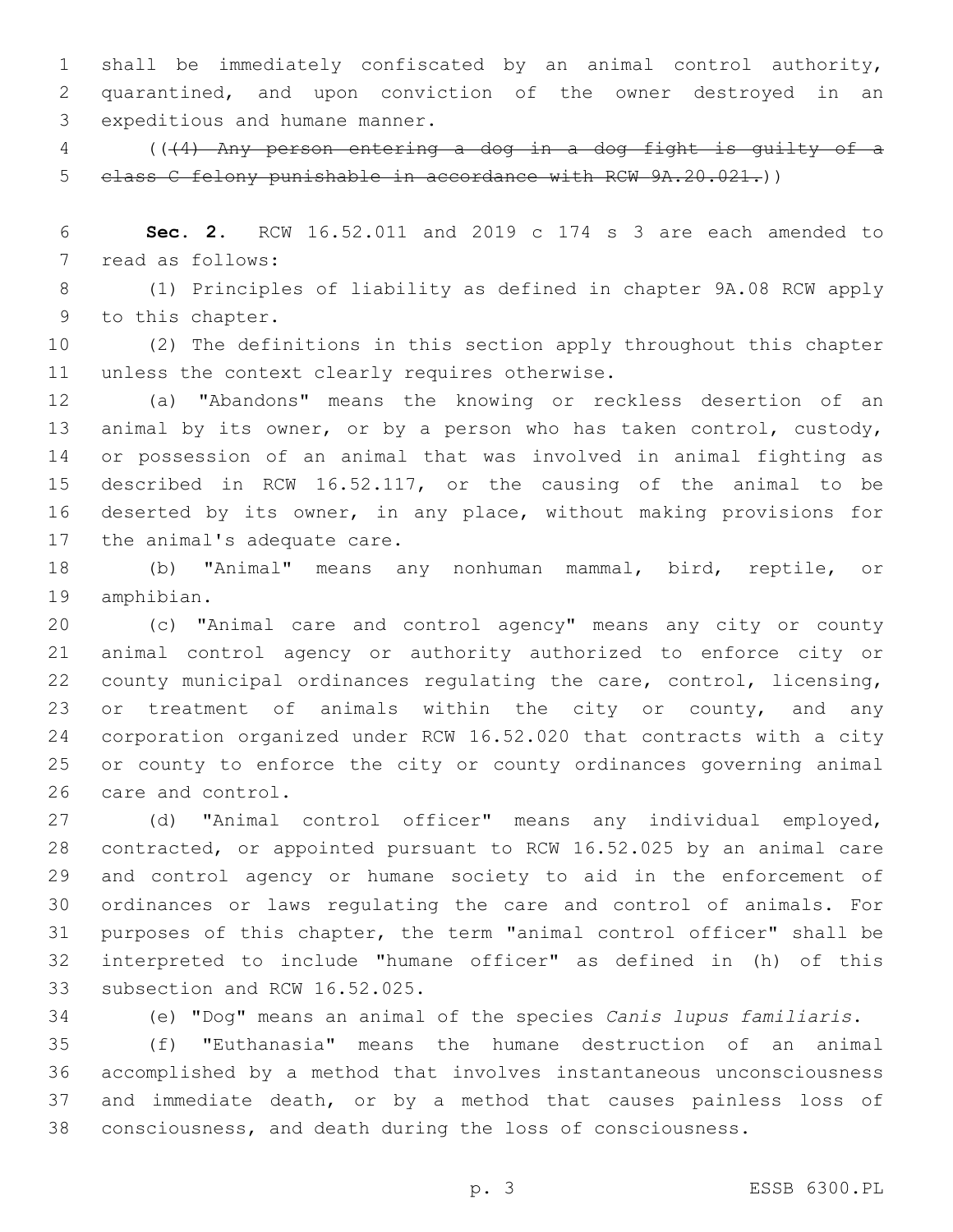(g) "Food" means food or feed appropriate to the species for 2 which it is intended.

 (h) "Humane officer" means any individual employed, contracted, or appointed by an animal care and control agency or humane society 5 as authorized under RCW 16.52.025.

 (i) "Law enforcement agency" means a general authority Washington law enforcement agency as defined in RCW 10.93.020.

 (j) "Livestock" includes, but is not limited to, horses, mules, 9 cattle, sheep, swine, goats, and bison.

 (k) "Malice" has the same meaning as provided in RCW 9A.04.110, 11 but applied to acts against animals.

 (l) "Necessary food" means the provision at suitable intervals of wholesome foodstuff suitable for the animal's age, species, and condition, and that is sufficient to provide a reasonable level of nutrition for the animal and is easily accessible to the animal or as 16 directed by a veterinarian for medical reasons.

 (m) "Necessary shelter" means a structure sufficient to protect a dog from wind, rain, snow, cold, heat, or sun that has bedding to permit a dog to remain dry and reasonably clean and maintain a normal 20 body temperature.

 (n) "Necessary water" means water that is in sufficient quantity and of appropriate quality for the species for which it is intended and that is accessible to the animal or as directed by a veterinarian 24 for medical reasons.

 (o) "Owner" means a person who has a right, claim, title, legal share, or right of possession to an animal or a person having lawful 27 control, custody, or possession of an animal.

 (p) "Person" means individuals, corporations, partnerships, associations, or other legal entities, and agents of those entities.

 (q) (("Similar animal" means: (i) For a mammal, another animal 31 that is in the same taxonomic order; or (ii) for an animal that is 32 not a mammal, another animal that is in the same taxonomic class.

33  $(r)$ )) "Substantial bodily harm" means substantial bodily harm as 34 defined in RCW 9A.04.110.

 $((+s))$   $(r)$  "Tether" means: (i) To restrain an animal by tying or securing the animal to any object or structure; and (ii) a device including, but not limited to, a chain, rope, cable, cord, tie-out, pulley, or trolley system for restraining an animal.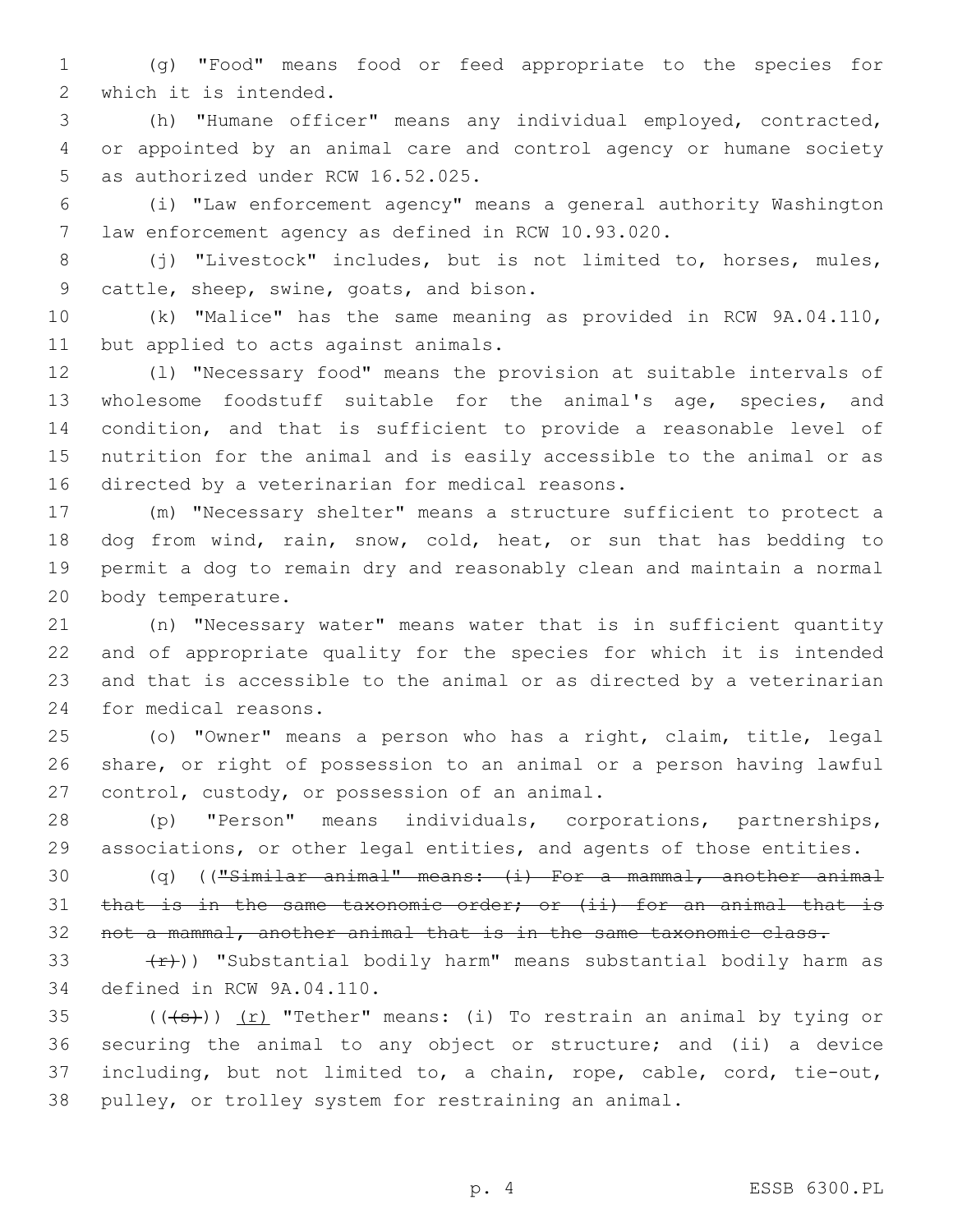**Sec. 3.** RCW 16.52.085 and 2016 c 181 s 1 are each amended to 2 read as follows:

 (1) If a law enforcement officer or animal control officer has probable cause to believe that an owner of a domestic animal has violated this chapter or a person owns, cares for, or resides with an animal in violation of an order issued under RCW 16.52.200(4) and no responsible person can be found to assume the animal's care, the officer may authorize, with a warrant, the removal of the animal to a suitable place for feeding and care, or may place the animal under the custody of an animal care and control agency. In determining what is a suitable place, the officer shall consider the animal's needs, including its size and behavioral characteristics. An officer may remove an animal under this subsection without a warrant only if the animal is in an immediate life-threatening condition.

 (2) If a law enforcement officer or an animal control officer has probable cause to believe a violation of this chapter has occurred, the officer may authorize an examination of a domestic animal allegedly neglected or abused in violation of this chapter by a veterinarian to determine whether the level of neglect or abuse in violation of this chapter is sufficient to require removal of the animal. This section does not condone illegal entry onto private 22 property.

 (3) Any owner whose domestic animal is removed pursuant to this chapter shall be given written notice of the circumstances of the removal and notice of legal remedies available to the owner. The notice shall be given by posting at the place of seizure, by delivery to a person residing at the place of seizure, or by registered mail if the owner is known. In making the decision to remove an animal pursuant to this chapter, the officer shall make a good faith effort 30 to contact the animal's owner before removal.

 (4) The agency having custody of the animal may euthanize the animal or may find a responsible person to adopt the animal not less than fifteen business days after the animal is taken into custody. A custodial agency may euthanize severely injured, diseased, or suffering animals at any time. An owner may prevent the animal's destruction or adoption by: (a) Petitioning the district court of the county where the animal was seized for the animal's immediate return subject to court-imposed conditions, or (b) posting a bond or security in an amount sufficient to provide for the animal's care for a minimum of thirty days from the seizure date. If the custodial

p. 5 ESSB 6300.PL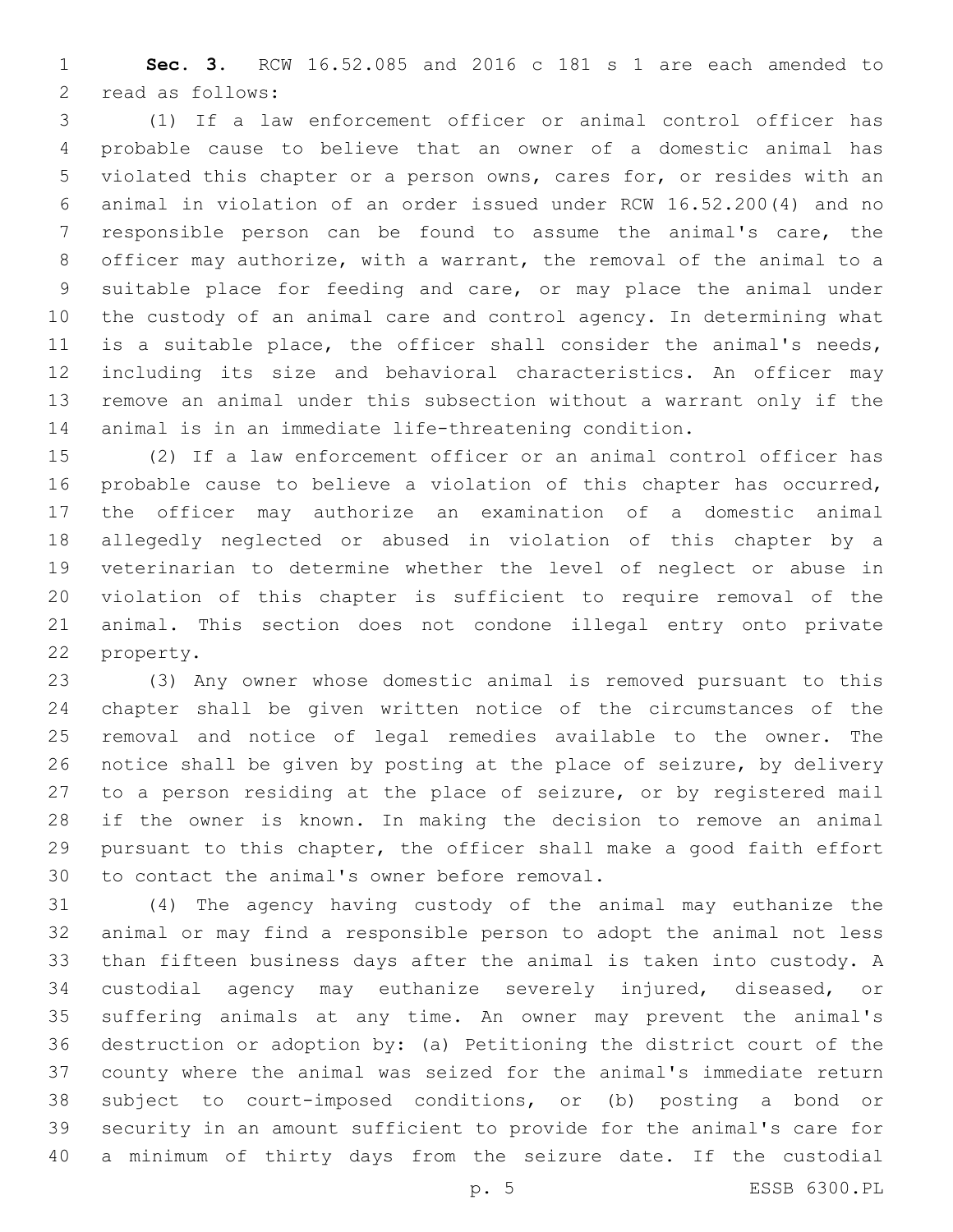agency still has custody of the animal when the bond or security expires, the animal shall become the agency's property unless the court orders an alternative disposition. If a court order prevents the agency from assuming ownership and the agency continues to care for the animal, the court shall order the owner to post or renew a bond or security for the agency's continuing costs for the animal's care. When a court has prohibited the owner from owning, caring for, 8 or residing with  $((a - \sin i a))$  animals under RCW 16.52.200(4), the agency having custody of the animal may assume ownership upon seizure and the owner may not prevent the animal's destruction or adoption by 11 petitioning the court or posting a bond.

 (5) If no criminal case is filed within fourteen business days of the animal's removal, the owner may petition the district court of the county where the animal was removed for the animal's return. The petition shall be filed with the court. Copies of the petition must be served on the law enforcement or animal care and control agency responsible for removing the animal and to the prosecuting attorney. If the court grants the petition, the agency which seized the animal must surrender the animal to the owner at no cost to the owner. If a criminal action is filed after the petition is filed but before the hearing on the petition, then the petition shall be joined with the 22 criminal matter.

 (6) In a motion or petition for the animal's return before a trial, the burden is on the owner to prove by a preponderance of the evidence that the animal will not suffer future neglect or abuse and 26 is not in need of being restored to health.

 (7) Any authorized person treating or attempting to restore an animal to health under this chapter shall not be civilly or 29 criminally liable for such action.

 **Sec. 4.** RCW 16.52.095 and 1994 c 261 s 7 are each amended to 31 read as follows:

 ((It shall not be lawful for)) (1) Except as provided in subsection (2) of this section, it is a misdemeanor:

 (a) For any person to cut off more than one-half of the ear or ears of any domestic animal such as an ox, cow, bull, calf, sheep,  $q$ oat, or hog( $\sqrt{r}$  or dog, and any person cutting off more than one-half 37 of the ear or ears of any such animals, shall be deemed quilty of a misdemeanor, and upon conviction, shall be fined in any sum less than twenty dollars. This section does not apply if cutting off more than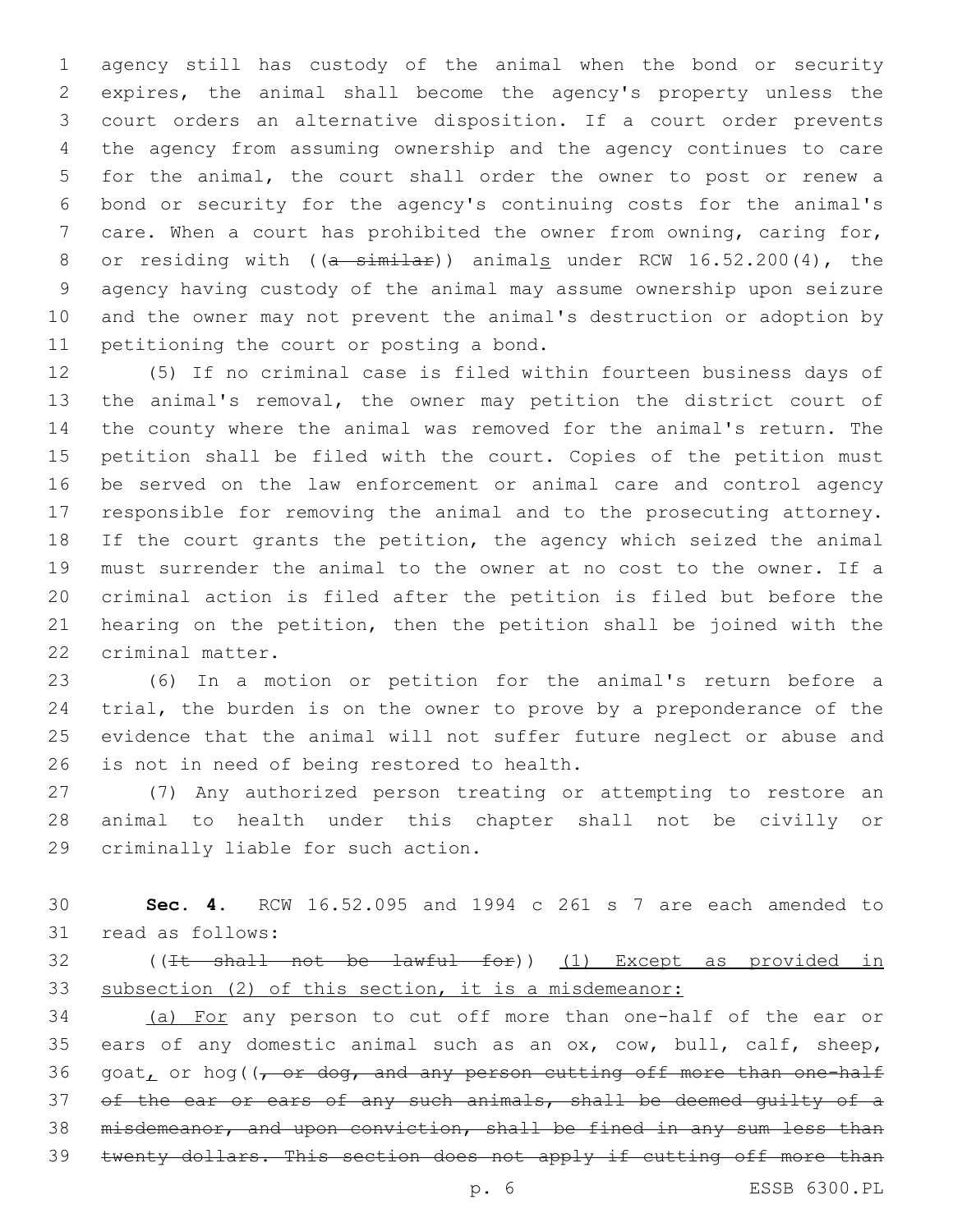1 one-half of the ear of the animal is a customary husbandry

2 practice)); or

(b) For any person to:

(i) Devocalize a dog;

(ii) Crop or cut off any part of the ear of a dog; or

 (iii) Crop or cut off any part of the tail of a dog that is seven days old or older, or has opened its eyes, whichever occurs sooner.

 (2) This section does not apply if the person performing the procedure is a licensed veterinarian utilizing accepted veterinary surgical protocols that may include local anesthesia, general 11 anesthesia, or perioperative pain management.

 **Sec. 5.** RCW 16.52.200 and 2016 c 181 s 2 are each amended to 13 read as follows:

 (1) The sentence imposed for a misdemeanor or gross misdemeanor violation of this chapter may be deferred or suspended in accordance with RCW 3.66.067 and 3.66.068, however the probationary period shall 17 be two years.

 (2) In case of multiple misdemeanor or gross misdemeanor convictions, the sentences shall be consecutive, however the 20 probationary period shall remain two years.

 (3) In addition to the penalties imposed by the court, the court shall order the forfeiture of all animals held by law enforcement or animal care and control authorities under the provisions of this chapter if any one of the animals involved dies as a result of a violation of this chapter or if the defendant has a prior conviction under this chapter. In other cases the court may enter an order requiring the owner to forfeit the animal if the court deems the animal's treatment to have been severe and likely to reoccur.

 (4) Any person convicted of animal cruelty shall be prohibited 30 from owning, caring for, possessing, or residing with any ((similar)) 31 animals for a period of time as follows:

 (a) Two years for a first conviction of animal cruelty in the 33 second degree under RCW 16.52.207;

 (b) Permanently for a first conviction of animal cruelty in the 35 first degree under RCW 16.52.205;

 (c) Permanently for a second or subsequent conviction of animal cruelty, except as provided in subsection (5) of this section.

 (5) If a person has no more than two convictions of animal cruelty and each conviction is for animal cruelty in the second

p. 7 ESSB 6300.PL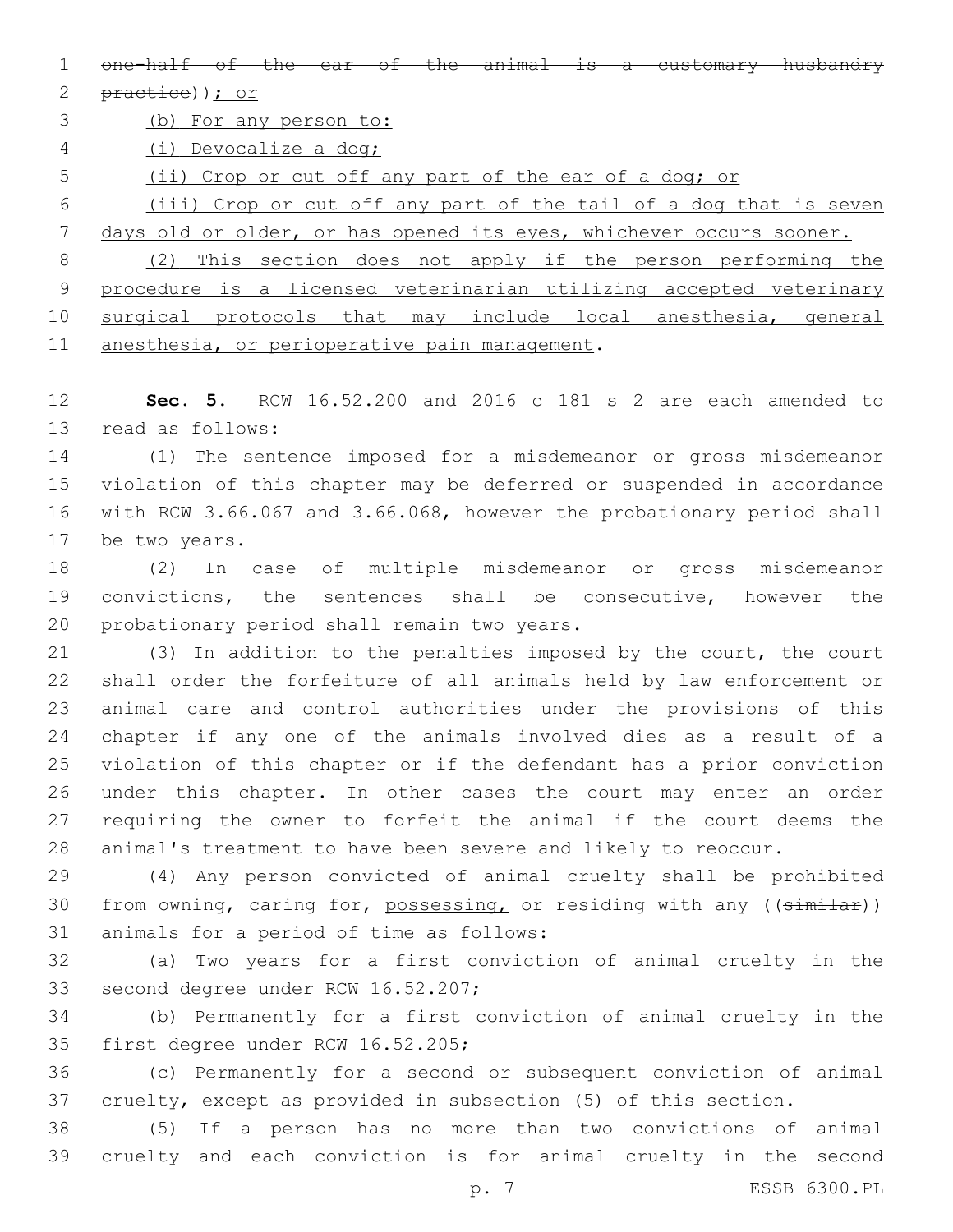degree, the person may petition the sentencing court in which the most recent animal cruelty conviction occurred, for a restoration of 3 the right to own ((or possess a similar animal)), care for, possess, 4 or reside with animals five years after the date of the second conviction. In determining whether to grant the petition, the court shall consider, but not be limited to, the following:

 (a) The person's prior animal cruelty in the second degree 8 convictions;

(b) The type of harm or violence inflicted upon the animals;

 (c) Whether the person has completed the conditions imposed by 11 the court as a result of the underlying convictions;

 (d) Whether the person complied with the prohibition on owning, 13 caring for, possessing, or residing with ((similar)) animals; and

 (e) Any other matters the court finds reasonable and material to consider in determining whether the person is likely to abuse another 16 animal.

 The court may delay its decision on forfeiture under subsection (3) of this section until the end of the probationary period.

 (6) In addition to fines and court costs, the defendant, only if convicted or in agreement, shall be liable for reasonable costs incurred pursuant to this chapter by law enforcement agencies, animal care and control agencies, or authorized private or public entities involved with the care of the animals. Reasonable costs include expenses of the investigation, and the animal's care, euthanization, 25 or adoption.

 (7) If convicted, the defendant shall also pay a civil penalty of one thousand dollars to the county to prevent cruelty to animals. These funds shall be used to prosecute offenses under this chapter 29 and to care for forfeited animals pending trial.

 (8) If a person violates the prohibition on owning, caring for, 31 possessing, or residing with ((similar)) animals under subsection (4) 32 of this section, that person:

 (a) Shall pay a civil penalty of one thousand dollars for the 34 first violation;

 (b) Shall pay a civil penalty of two thousand five hundred 36 dollars for the second violation; and

 (c) Is guilty of a gross misdemeanor for the third and each 38 subsequent violation.

 (9) As a condition of the sentence imposed under this chapter or RCW 9.08.070 through 9.08.078, the court may also order the defendant

p. 8 ESSB 6300.PL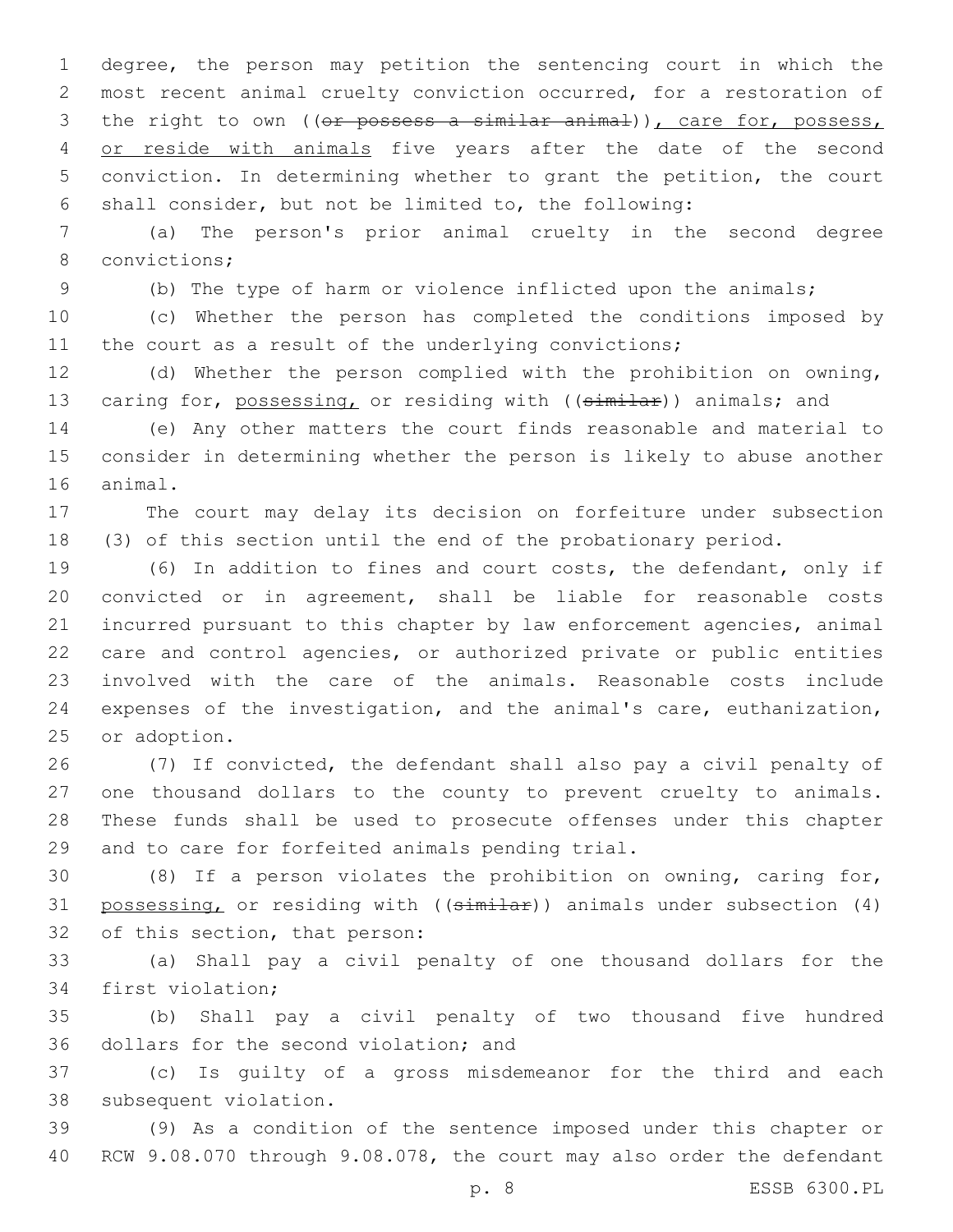to participate in an available animal cruelty prevention or education program or obtain available psychological counseling to treat mental health problems contributing to the violation's commission. The defendant shall bear the costs of the program or treatment.

 (10) Nothing in this section limits the authority of a law enforcement officer, animal control officer, custodial agency, or court to remove, adopt, euthanize, or require forfeiture of an animal 8 under RCW 16.52.085.

 **Sec. 6.** RCW 16.52.205 and 2015 c 235 s 6 are each amended to read as follows:10

 (1) A person is guilty of animal cruelty in the first degree when, except as authorized in law, he or she intentionally (a) inflicts substantial pain on, (b) causes physical injury to, or (c) kills an animal by a means causing undue suffering or while manifesting an extreme indifference to life, or forces a minor to inflict unnecessary pain, injury, or death on an animal.

 (2)(a) A person is guilty of animal cruelty in the first degree 18 when, except as authorized by law or as provided in (c) of this 19 subsection, he or she, with criminal negligence, starves, dehydrates, 20 or suffocates an animal, or exposes an animal to excessive heat or 21 cold and as a result causes:  $((+a))$  (i) Substantial and unjustifiable physical pain that extends for a period sufficient to 23 cause considerable suffering; or  $((\theta)+))$  (ii) death.

 (b) In determining whether an animal has experienced the condition described in (a)(i) of this subsection due to exposure to excessive heat or cold, the trier of fact shall consider any evidence 27 as to: (i) Whether the animal's particular species and breed is physiologically adaptable to the conditions to which the animal was 29 exposed; and (ii) the animal's age, health, medical conditions, and any other physical characteristics of the animal or factor that may 31 affect its susceptibility to excessive heat or cold.

 (c) A person is not guilty of animal cruelty in the first degree by means of exposing an animal to excessive heat or cold if the exposure is due to an unforeseen or unpreventable accident or event caused exclusively by an extraordinary force of nature.

 (3) A person is guilty of animal cruelty in the first degree when 37 he or she:

 (a) Knowingly engages in any sexual conduct or sexual contact 39 with an animal;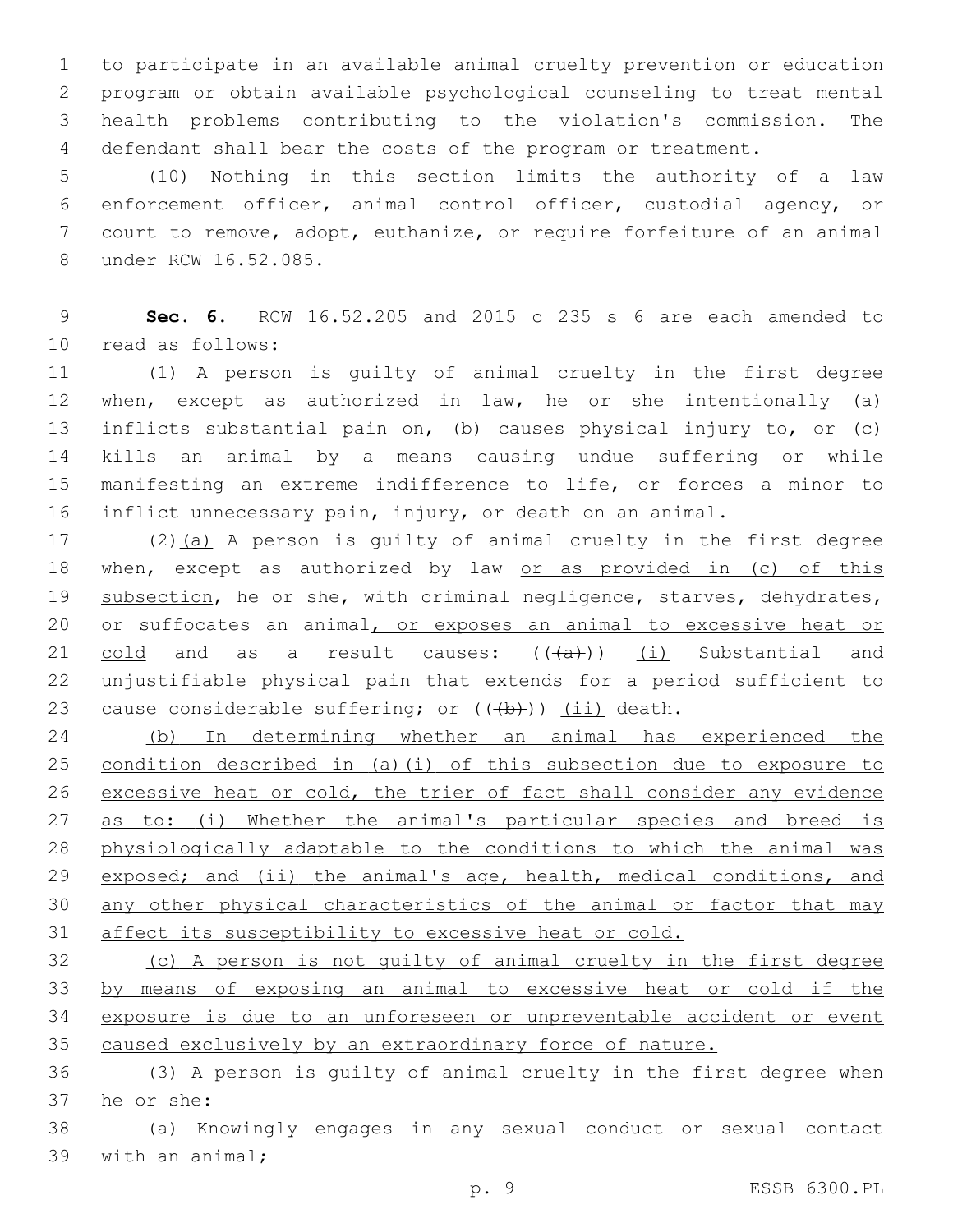1 (b) Knowingly causes, aids, or abets another person to engage in 2 any sexual conduct or sexual contact with an animal;

3 (c) Knowingly permits any sexual conduct or sexual contact with 4 an animal to be conducted on any premises under his or her charge or 5 control;

 (d) Knowingly engages in, organizes, promotes, conducts, advertises, aids, abets, participates in as an observer, or performs any service in the furtherance of an act involving any sexual conduct or sexual contact with an animal for a commercial or recreational 10 purpose; or

11 (e) Knowingly photographs or films, for purposes of sexual 12 gratification, a person engaged in a sexual act or sexual contact 13 with an animal.

14 (4) Animal cruelty in the first degree is a class C felony.

15 (5) In addition to the penalty imposed in subsection (4) of this 16 section, the court  $((\text{max}))$  must order that the convicted person (( $d\theta$ 17 any of the following:

18 (a) Not harbor or own animals or reside in any household where 19 animals are present;

20 (b))) not own, care for, possess, or reside in any household 21 where an animal is present, in accordance with RCW 16.52.200.

22 (6) In addition to the penalties imposed in subsections (4) and 23 (5) of this section, the court may order that the convicted person:

24 (a) Participate in appropriate counseling at the defendant's 25 expense;

 (( $\left(\frac{1}{2}\right)$ ) (b) Reimburse the animal shelter or humane society for any reasonable costs incurred for the care and maintenance of any animals taken to the animal shelter or humane society as a result of 29 conduct proscribed in ((subsection  $(3)$  of)) this section.

30  $((+6)$ )  $(7)$  Nothing in this section ((may be considered to)) 31 prohibits accepted animal husbandry practices or ((accepted 32 veterinary medical practices by)) prohibits a licensed veterinarian 33 or certified veterinary technician from performing procedures on an 34 animal that are accepted veterinary medical practices.

 $((+7+))$   $(8)$  If the court has reasonable grounds to believe that a violation of this section has occurred, the court may order the seizure of all animals involved in the alleged violation as a condition of bond of a person charged with a violation.

 $($  $($  $($  $($  $($  $($  $)$  $)$  $($  $)$   $($  $)$  For purposes of this section:

p. 10 ESSB 6300.PL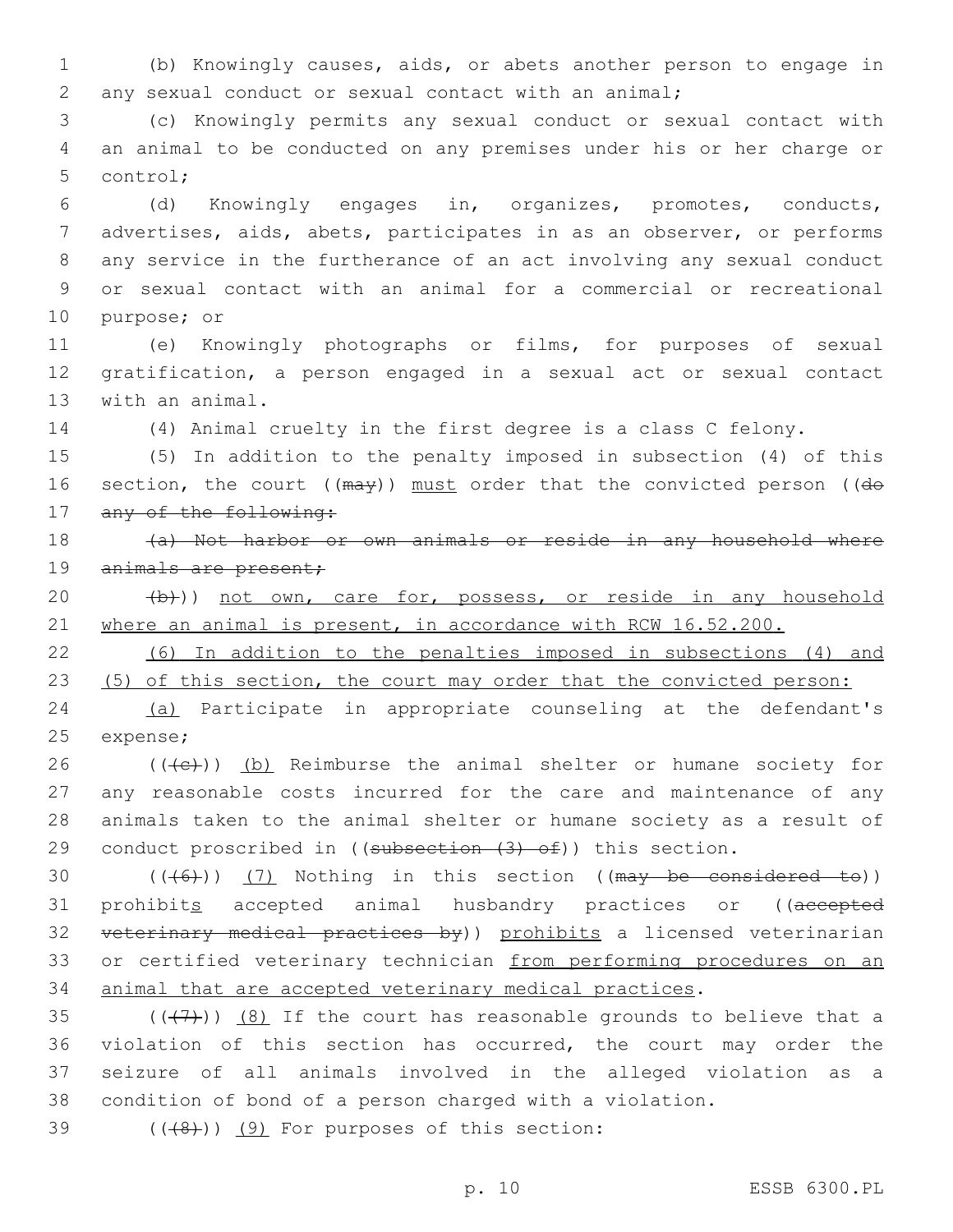1 (a) "Animal" means every creature, either alive or dead, other 2 than a human being.

3 (b) "Sexual conduct" means any touching (( $\Theta$ r)) by a person of, 4 fondling by a person of, transfer of saliva by a person to, or use of 5 a foreign object by a person on, ((either directly or through 6 elothing, of)) the sex organs or anus of an animal, either directly 7 or through clothing, or any transfer or transmission of semen by the 8 person upon any part of the animal( $\sqrt{f}$  or the purpose of sexual 9 gratification or arousal of the person)).

10 (c) "Sexual contact" means ((any)): (i) Any contact, however 11 slight, between the mouth, sex organ, or anus of a person and the sex 12 organ or anus of an animal, or between the sex organ or anus of a 13 person and the mouth of an animal; or (ii) any intrusion, however 14 slight, of any part of the body of the person or foreign object into 15 the sex organ or anus of an animal( $\sqrt{f}$  or any intrusion of the sex 16 organ or anus of the person into the mouth of the animal, for the 17 purpose of sexual gratification or arousal of the person)).

18 (d) "Photographs" or "films" means the making of a photograph, 19 motion picture film, videotape, digital image, or any other 20 recording, sale, or transmission of the image.

21 **Sec. 7.** RCW 16.52.207 and 2019 c 174 s 2 are each amended to 22 read as follows:

23 (1) A person is guilty of animal cruelty in the second degree if, 24 under circumstances not amounting to first degree animal cruelty:

25 (a) The person knowingly, recklessly, or with criminal negligence 26 inflicts unnecessary suffering or pain upon an animal; or

27 (b) The person takes control, custody, or possession of an animal 28 that was involved in animal fighting as described in RCW 16.52.117 29 and knowingly, recklessly, or with criminal negligence abandons the 30 animal( $\frac{1}{7}$  and  $\frac{1}{4}$  as a result of being abandoned, the animal suffers 31 bodily harm; or (ii) abandoning the animal creates an imminent and 32 substantial risk that the animal will suffer substantial bodily 33 harm)).

 (2) An owner of an animal is guilty of animal cruelty in the second degree if, under circumstances not amounting to first degree animal cruelty, the owner knowingly, recklessly, or with criminal 37 negligence:

38 (a) Fails to provide the animal with necessary shelter, rest, 39 sanitation, space, or medical attention and the animal suffers

p. 11 ESSB 6300.PL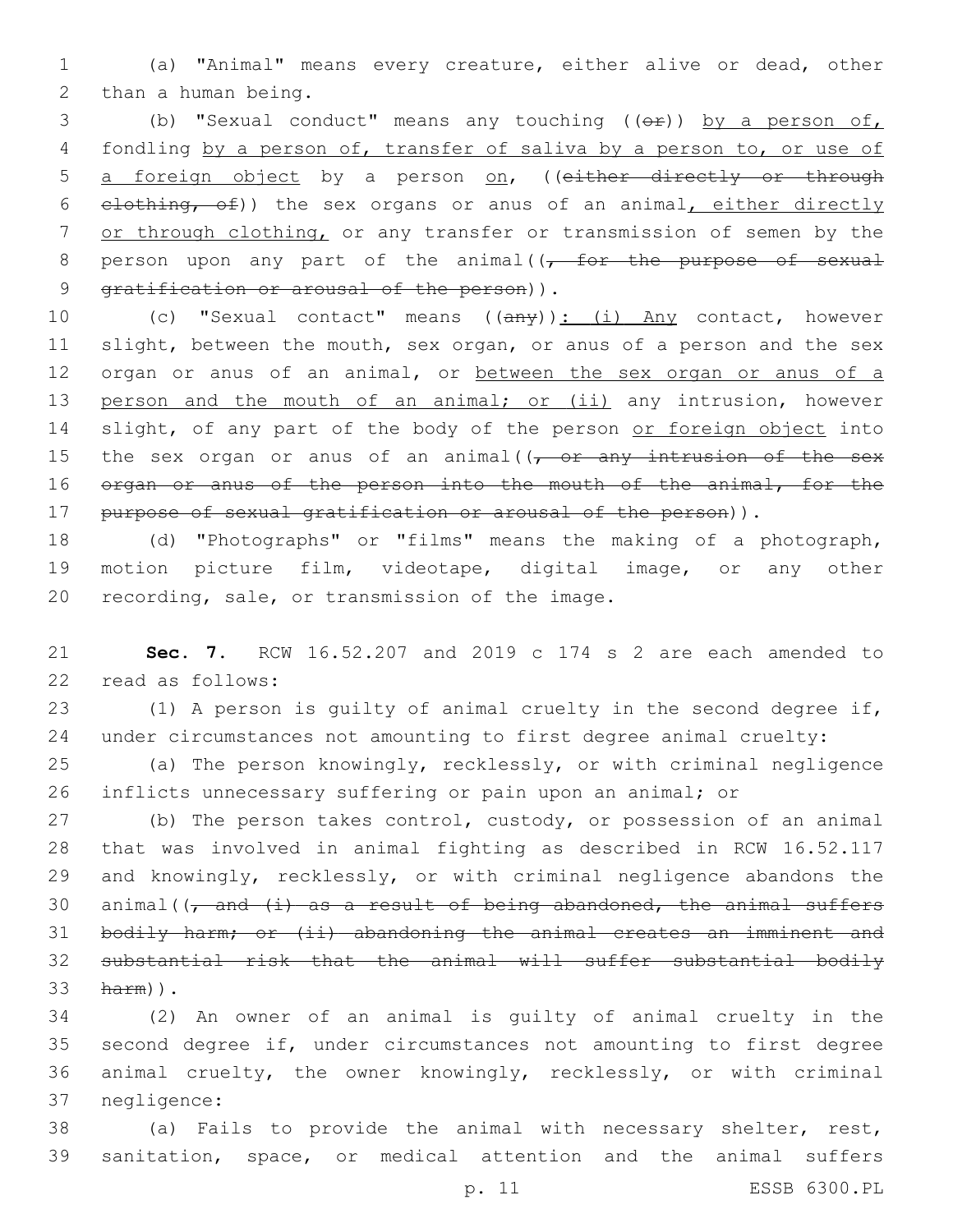1 unnecessary or unjustifiable physical pain as a result of the 2 failure; or

3 (b) ((Under circumstances not amounting to animal cruelty in the 4 second degree under (c) of this subsection, abandons)) Abandons the 5 animal( $\left(f - \sigma f\right)$ 

6 (c) Abandons the animal and  $(i)$  as a result of being abandoned, 7 the animal suffers bodily harm; or (ii) abandoning the animal creates 8 an imminent and substantial risk that the animal will suffer 9 substantial bodily harm)).

10 (3) Animal cruelty in the second degree is a gross misdemeanor.

11 (((4) In any prosecution of animal cruelty in the second degree 12 under subsection  $(1)$   $(a)$  or  $(2)$   $(a)$  of this section, it shall be an 13 affirmative defense, if established by the defendant by a 14 preponderance of the evidence, that the defendant's failure was due 15 to economic distress beyond the defendant's control.))

16 **Sec. 8.** RCW 16.54.020 and 2011 c 336 s 425 are each amended to 17 read as follows:

 Any person having in his or her care, custody, or control any abandoned animal as defined in RCW 16.54.010, may deliver such animal 20 to any ((humane society having facilities for the care of such 21 animals or to any pound maintained by or under contract or agreement 22 with any city or county within which such animal was abandoned. If no 23 such humane society or pound exists within the county)) animal care and control agency as defined in RCW 16.52.011 or to an animal rescue group as defined in RCW 82.04.040 having the facilities and resources necessary for the care of such animals. If such an animal care and control agency or animal rescue group cannot reasonably be identified to receive the animal, the person with whom the animal was abandoned may notify the sheriff of the county wherein the abandonment 30 occurred.

31 **Sec. 9.** RCW 16.54.030 and 1955 c 190 s 3 are each amended to 32 read as follows:

 It shall be the duty of the sheriff of such county upon being so notified, to dispose of such animal as provided by law in reference to estrays if such law is applicable to the animal abandoned, or if 36 not so applicable then deliver such an animal to any animal care and control agency as defined in RCW 16.52.011 or to an animal rescue group as defined in RCW 82.04.040 having the facilities and resources